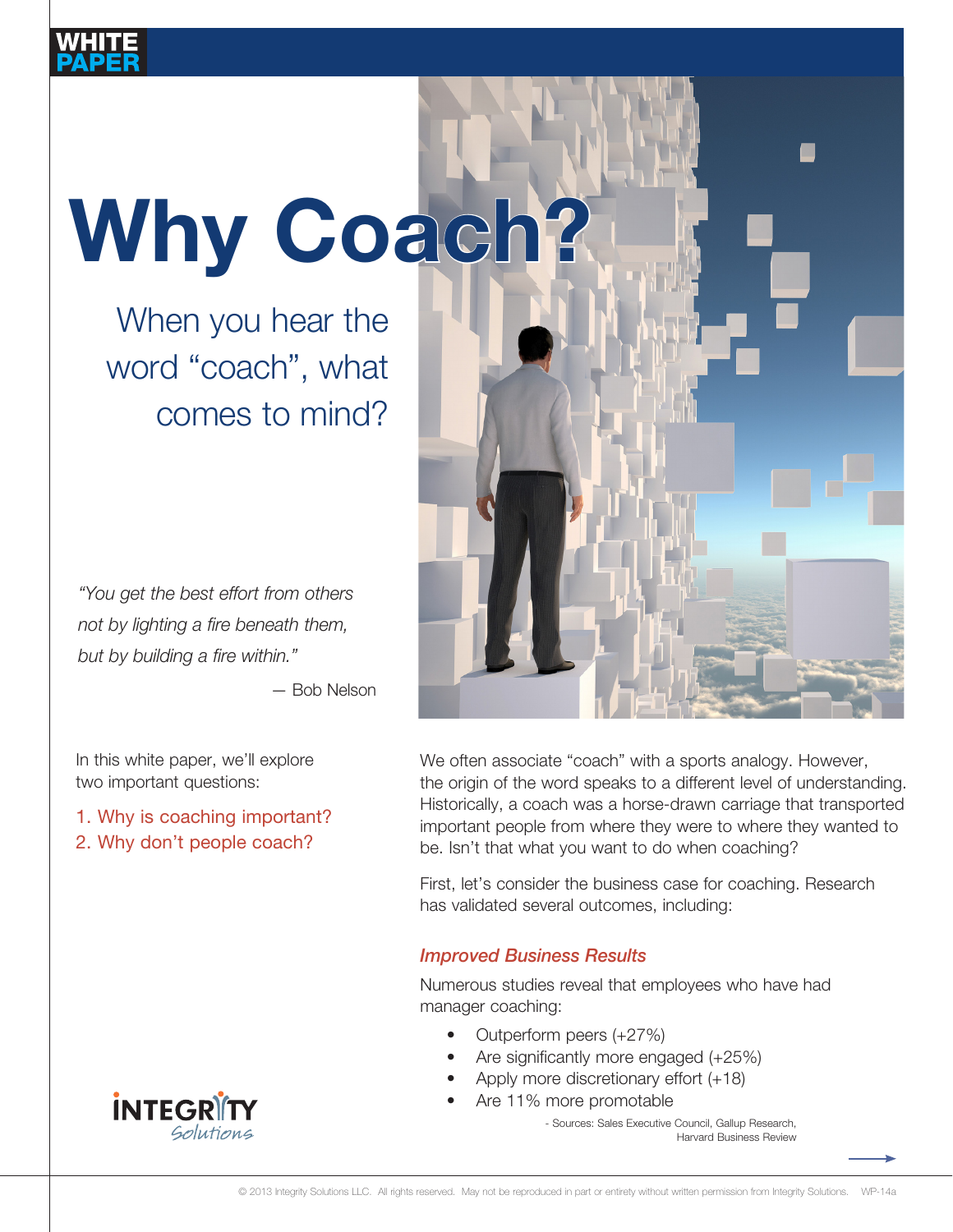# *Retaining Top Talent*

In *First Break All the Rules,* Buckingham and Coffman state that when high performers leave organizations, they do so as a result of the relationship with their immediate supervisors. They leave managers who don't care about them as people, or recognize their innate need to be understood and valued.

#### *The Personal Case*

In addition to the business case, there is also a personal case for coaching. We've all had someone in our lives who helped us recognize our potential and see greater possibilities. You can become this person for those you coach. There is personal fulfillment that comes from seeing people you have coached reach their goals.

When people feel understood and appreciated, they will be intensely loyal to the manager who has demonstrated care and interest.

## *Why Don't People Coach?*

As you can see, there is a business and personal case for coaching. So the question becomes – why don't people coach? It is often not a case of skills, as much as it is a matter of honestly looking at your own beliefs about coaching. The Coaching Congruence Model™ will provide some insights for self reflection.

Remember, coaching is as much about your own development as it is about developing the performance of your people.

Although coaching skills are important, values and a genuine belief in people are often far more influential. a genuine belief in people are often far more influential.

The Coaching Congruence Model™ describes five The Coaching Congruence Model™ describes five key key dimensions that impact coaching effectiveness. The dimensions are: dimensions are:



- View of Coaching. Do I see coaching as an investment in helping people achieve their fullest potential, or telling them what they did wrong? potential, or telling them what they did wrong?
- View of Abilities. Do I believe I have the necessary talents and abilities to coach based on my View of Coaching? Coaching?
- Values. Do I exhibit positive values such as values. Bo I exhibit positive values such as<br>sincerity, honesty and integrity when interacting mentally, mentally and integrity much interactioning<br>with my people? Positive values are more likely marring people? Presence related are more likely<br>to build trust and engagement. and engagement.
- Commitment to Activities. Do I understand the **Commitment to Activities.** Bo I understand the activities necessary to be a successful coach activities necessary to be a successful coach and am I willing to consistently practice them? and all it willing to consistently practice
- Belief in People. Do I believe in my people and see possibilities they may not see in and see possibilities they may not see in themselves? Do I understand how these beliefs are communicated through words and actions? understand how these beliefs are communicated and dominiquidated and all

Your beliefs and expectations Your beliefs and expectations about people often become about people often become self-fulfilling prophecies. self-fulfilling prophecies.